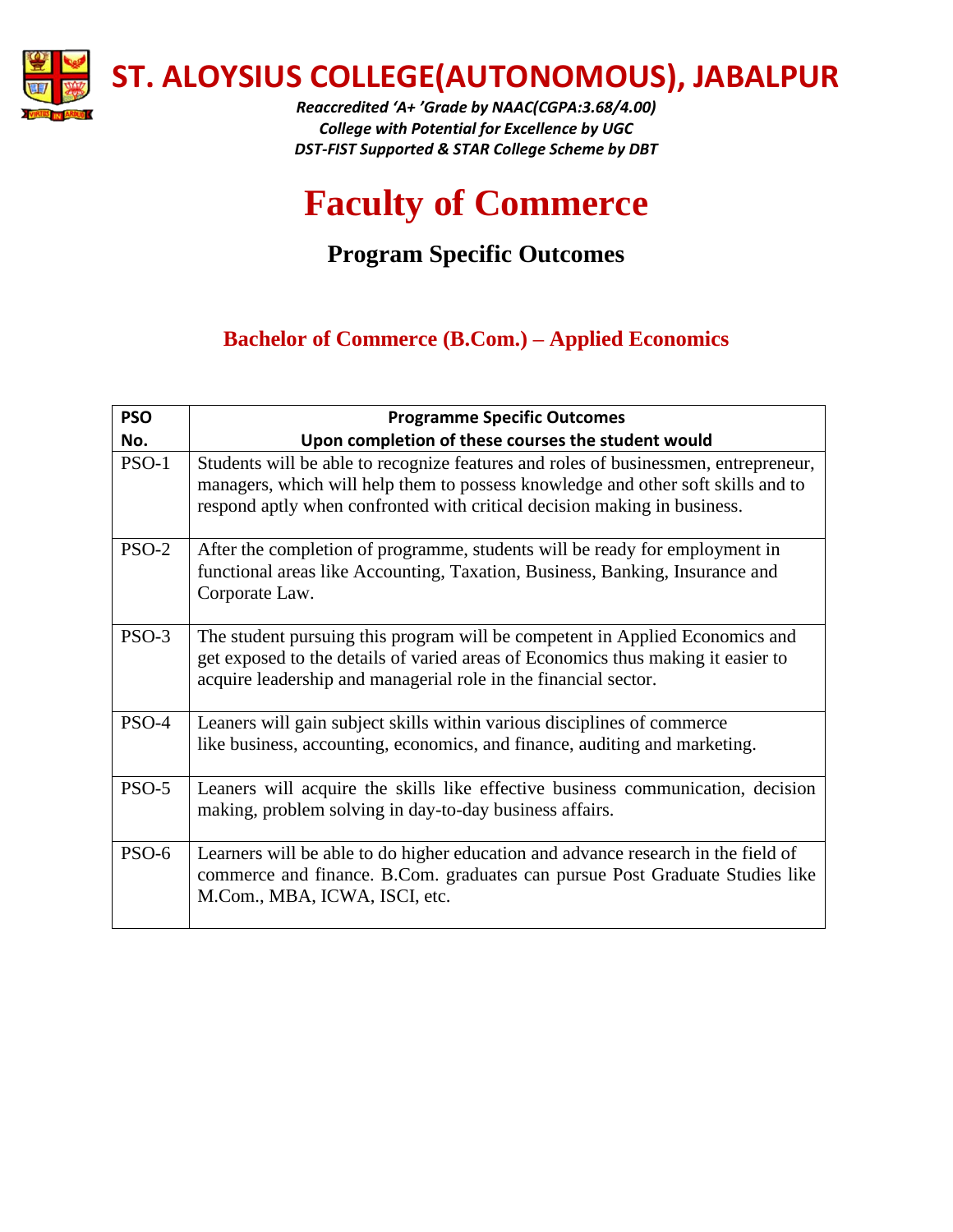

*Reaccredited 'A+ 'Grade by NAAC(CGPA:3.68/4.00) College with Potential for Excellence by UGC DST-FIST Supported & STAR College Scheme by DBT*

#### **Bachelor of Commerce (B.Com.) – Tax Procedure and Practices**

| <b>PSO</b>    | <b>Programme Specific Outcomes</b>                                                     |
|---------------|----------------------------------------------------------------------------------------|
| No.           | Upon completion of these courses the student would                                     |
| <b>PSO-7</b>  | Students will be able to demonstrate progressive learning of various tax issues and    |
|               | tax forms related to individuals. Students will acquire knowledge in setting up a      |
|               | computerized set of 'books of accounts'                                                |
| PSO-8         | Learners will also possess practical skills to work as tax consultant, audit assistant |
|               | and take up roles in other financial supporting services                               |
| <b>PSO-9</b>  | Students will learn relevant financial accounting skills, applying both quantitative   |
|               | and qualitative knowledge in their future careers in business.                         |
| <b>PSO-10</b> | Learners will be able to recognise features and roles as Tax consultants,              |
|               | businessmen, entrepreneur and managers. The course will help them to react aptly       |
|               | when confronted with critical decision making in their careers                         |
| PSO-11        | Learners will be able to engage in professional exams like CA, CMA, CFA and            |
|               | other competitive exams                                                                |

## **Bachelor of Commerce (B.Com.) – Computer Application**

| <b>PSO</b>    | <b>Programme Specific Outcomes</b>                                                |
|---------------|-----------------------------------------------------------------------------------|
| No.           | Upon completion of these courses the student would                                |
| <b>PSO-12</b> | Learners will be able to solve problems using computer programming and getting    |
|               | familiar with the fundamental concepts of computers                               |
| <b>PSO-13</b> | Learners will acquire the skills in modular programming, object-oriented          |
|               | programming and web page programming                                              |
| <b>PSO-14</b> | Learners will be able to do higher education and advance research in the field of |
|               | computer application and information technology                                   |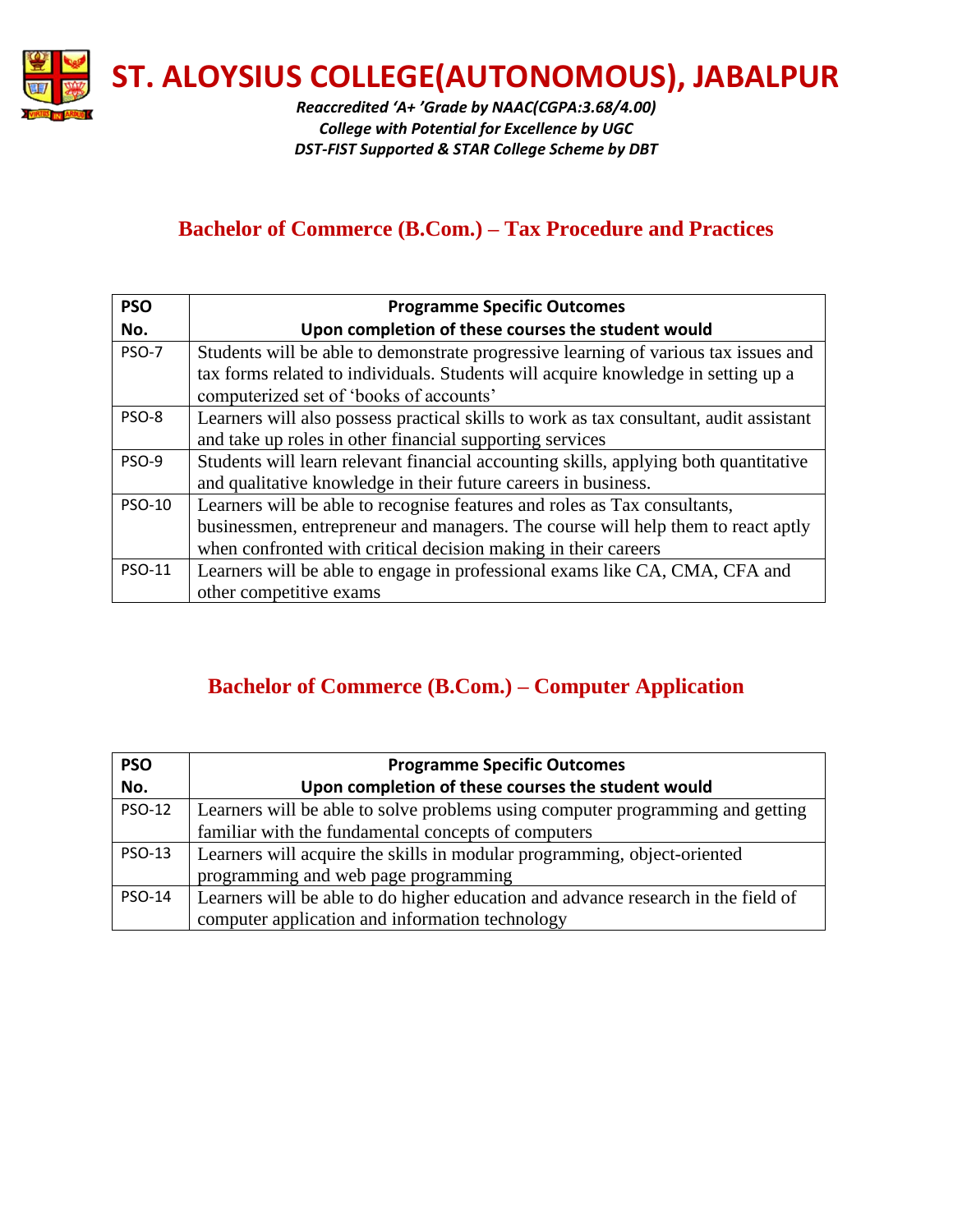

*Reaccredited 'A+ 'Grade by NAAC(CGPA:3.68/4.00) College with Potential for Excellence by UGC DST-FIST Supported & STAR College Scheme by DBT*

#### **Bachelor of Commerce (B.Com.) – Honours**

| <b>PSO</b> | <b>Programme Specific Outcomes</b>                                                   |
|------------|--------------------------------------------------------------------------------------|
| No.        | Upon completion of these courses the student would                                   |
| $PSO-1$    | Students will learn relevant financial accounting skills, thereby applying both      |
|            | quantitative and qualitative knowledge to their future careers in business           |
| $PSO-2$    | Leaners will gain systematic and subject skills in various disciplines of commerce,  |
|            | business, accounting, economics, finance, auditing and marketing.                    |
| $PSO-3$    | Learners will be able to recognize features and roles of businessmen, entrepreneur,  |
|            | managers, consultant, which will help learners to possess knowledge and other soft   |
|            | skills and to react aptly when confronted with critical decision making.             |
| PSO-4      | Learners will be able to prove proficiency with the ability to engage in competitive |
|            | exams like CA, CS, ICWA and other courses.                                           |
| $PSO-5$    | Leaners will acquire the skills like effective communication, decision making,       |
|            | problem solving in day to day business affaires                                      |
| PSO-6      | Learners will be able to do higher education and advance research in the field of    |
|            | commerce and finance.                                                                |
|            |                                                                                      |